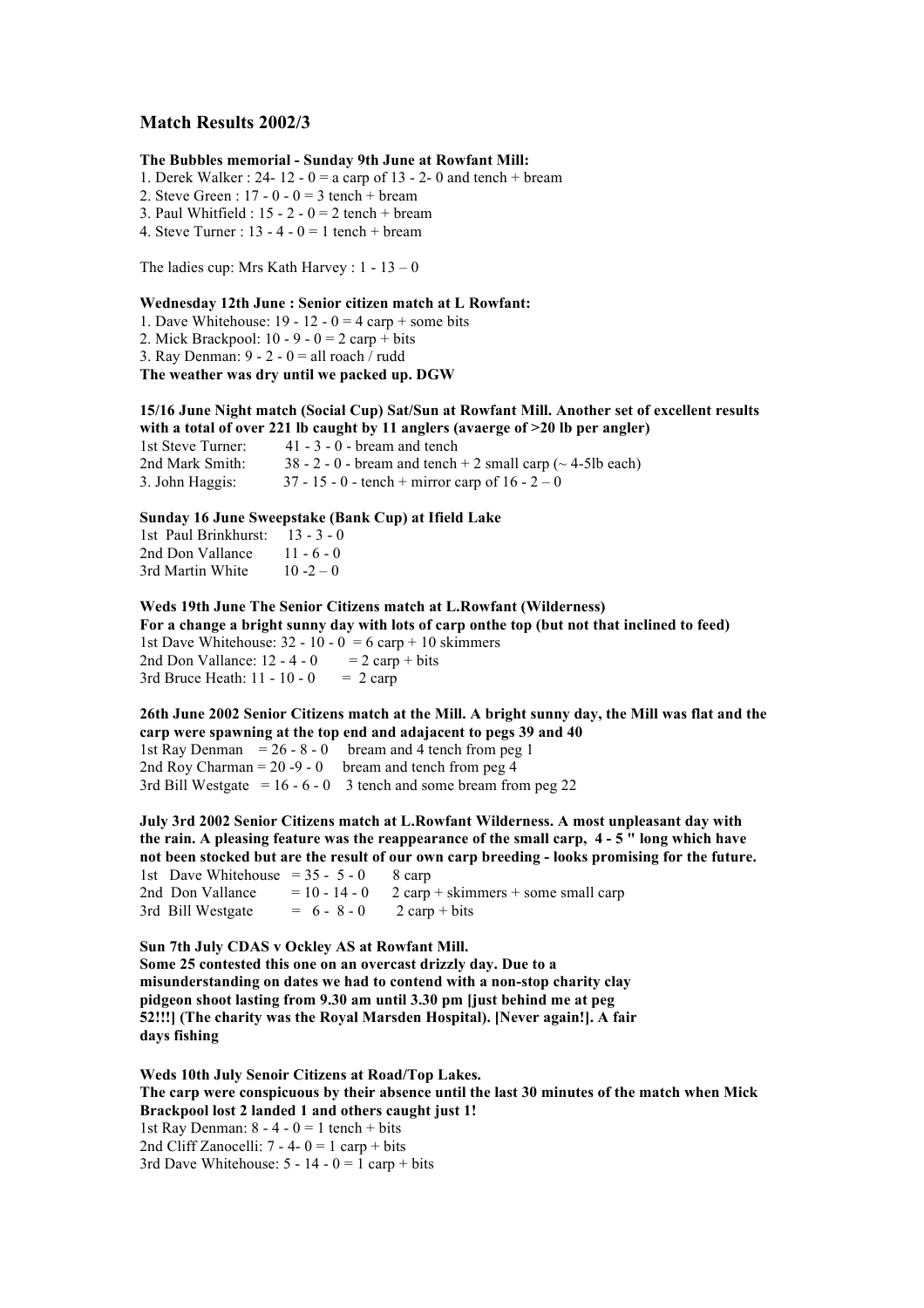**Weds 17th July Senior citizen match at the Wilderness At last, a fine sunny day attracted 11 senior members to the Wilderness, sadly the wind was from the North making it a bit chilly and putting the fish down.** 1st Dave Whitehouse : 27 - 0 - 0 6 carp

2nd Willi Modesch 8 - 7 - 0 2 carp 3rd Bruce "Taxi" Heath: 7 - 8 - 0 2 carp

# **20/21 July All night match at L.Rowfant**

**15 members contested this one. A chilly night and an almost full moon did not help matters and weights were down on what was expected. (Most people caught during the daylight hours 7.00-9.30 pm and 4.30 - 7.00 am but not during the night itself!)** 1st Ray "Blondie" Thayre :  $37 - 3 - 0 = 9$  carp 2nd Steve Green :  $32 - 4 - 0 = 7$  carp 3rd Roy Hurley :  $26 - 7 - 0 = 7$  carp 4th Del "Boy" Walker : 20 11 -  $8 = 5$  carp

### **Wed. 24 July Senior citizens match - at the Mill**

**A pleasant day somewhat hazy and the Mill continues to fish well with fish cooperative** 1st Ray Denman:  $33 - 7 - 0 = 4$  tench + skimmmers 2nd Dave Whitehouse :  $18 - 1 - 0 = 2$  tench + skimmers (incl 4 - 5 - 0 bream) 3rd Don Vallance:  $10 - 0 - 0 =$  skimmers + bits 4th Bruce Heath:  $8 - 7 - 0 = \text{bits}$ 5th D Norman 6 - 2 - 0 6th C Zanoncelli 6 - 2 – 0

# **All night match 27/28 July at the Mill**

**A very warm / muggy night at the Mill, again the fish did not feed for most of the night nevertheless some fine weights.**

1st Steve Turner:  $37 - 3 - 0$  this was made up of 8lb of bream/skimmers  $+ 2$ mirror carp taken off the top on chum mixers first thing in the morning. One carp weighed  $14 - 10 - 0$  the other  $14 - 9 - 0$  - a fine brace of fish! 2nd Andy Turner: 23 - 12 - 0 - a mixed bag of tench + skimmers 3rg Steve Green: 22 - 4- 0 - a tench + skimmmers / bream 4th John Haggis: 16 - 13 - 0 5th Del Walker: 14 - 1- 0

### **Weds 31th July Senior citizen match at L Rowfant Just our luck for the fine weather to break and give us intermittent heavy showers all day!-DGW** 1st Dave Whitehouse:  $18 - 11 - 0 = 5$  carp 2nd Bill Westgate:  $12 - 12 - 0 = 4$  carp

# **Senior citizens match Weds 7th August at Wilderness Another "heavy "day with a prolonged shower in the afternoon** 1st Clif Zanoncelli:  $10 - 4 - 0 = 1$  carp + bits 2nd Dave Whitehouse:  $9 - 0 - 0 = 2$  carp 3rd Don Vallance;  $8 - 2 - 0 = 1$  carp + 1 tench + bits

**Sunday 11 August Steve VALLANCE MEMORIAL Cup at the Mill Results of this interclub memorial match against E Grinstead and Hassocks at the Mill Overall team winners:** Copthorne: 68 - 2 - 0 Hassocks: 36 - 0 - 0 E Grinstead: 28 - 8 - 0 **Individuals:** 1st Steve Turner (C) 22 - 7 - 0 = 4 tench + 2 bream 2nd Andy Turner (C)  $17 - 8 - 0 = 4$  tench  $+ 2$  bream  $+$  bits 3rd D Williamson (H) 6 - 3 - 0 4th I Fisher (H) 5 - 13 - 0 5th Don Vallance (C)  $5 - 12 - 0$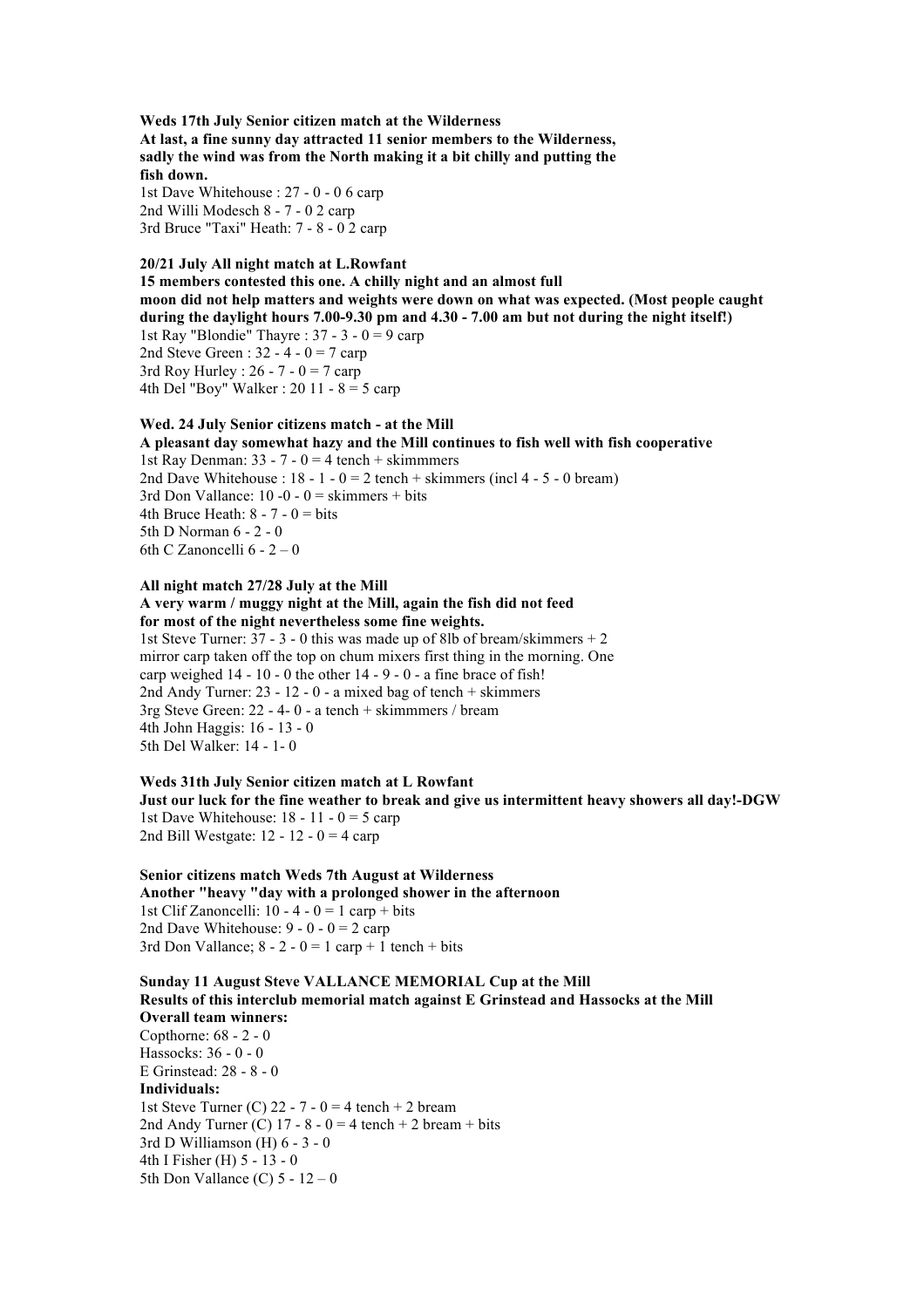6th A Shearer (EG) 5 - 5 - 0 **As you can see the Turner brothers won the shield on their own !**

# **Weds 14 August Senior citizens on the Road + Top lakes**

**A very heavy day with bright sun and uncooperative fish** 1st Dave Whitehouse : 17 - 2 - 0 5 carp on pole 2nd Will Modesch 6 - 8 - 0 1 carp 3rd Mick Brackpool 4 - 14 - 0 1 carp + bits

# **Sat / Sun 17/18 August the all nighter at L.Rowfant**

**The carp fed but again it was mostly last part of day and then first thing in the morning -DGW** 1st Steve Turner 43 - 6 - 0 2nd Mark Smith 38 - 14 - 0 3rd Steve Green 34 - 9 - 0

4th Ray Thayre 28 - 8 - 0

**Senior citizens match at the Mill Weds. 21st August 12 senior members turned out for this - a nice warm sunny day and the Mill behaving itself - a good prelude and omen for the memorial match on bank holiday Monday. Several carp were lost (one at 4 - 15 - 0) was landed** 1st Dave Whitehouse 29 - 1 - 0 (5 bream + 5 tench) 2nd Ray Denman 23 - 7 - 0 (3 tench + lots of skimmmers) 3rd Bill Westgate 12 - 3 - 0 (2 tench + bits) 4th Don Vallance 12 - 0 - 0 (bits)

### **Monday 26th August The Kevin + David memorial match at the Mill The David + Kevin memorial match, instituted by Cliff Zanoncelli (father of Kevin), run by CDAS, to remember two young brillant anglers (they were on Dorking's book at age 19) who were tragically killed, aged 21, in a car accident.**

1st Paul Whitfield 15 - 12 - 0 incl. a carp of 10lb on the pole (studio swim)

2nd Mark Forsdike 14 - 6 - 0 3rd Steve Green 13 - 12 - 0 4th Bob Sutherland 11 - 4 - 0 5th Scott Lewin 10 - 10 - 0

# **Sat / Sun 7/8 Sept. Night Match at L.Rowfant**

**The last of this series of 5 matches was a real humdinger. Steve Turner went into the last**  round leading the series from Mark Smith by  $\sim$  40 lb.

**Mark in a truly remarkable nights fishing overcame this deficet to emerge as the series winner by the margin (or should that be awning chasm) of 60 lb and in the process creating a new venue record for a night match of over 115lb!!.**

1st Mark Smith: 115 - 10 - 0 (26 - 30 carp) 2nd Al Turner: 26 - 0 - 0 3rd Steve Green: 22 - 5 - 0 4th Dave Whitehouse:  $20 - 12 - 0$ 

## **Senior Citizen/Businessmans mid week match Weds 11th Sept 02**

1st Adrian Westgate 29 - 1 - 0 8 carp from the road lake 2nd Don Vallance  $19 - 4 - 0$  1 carp + lots of roach from the Wilderness 3rd Martin White  $11-10-0$  4 carp from the road lake 4th Dave Whitehose 7 - 12 - 0 1 carp + skimmers from the Wilderness

### **Sunday 15 Sept match v Slaugham at the Mill**

**A chilly N/NE wind kept the weights low Copthorne & D AS 81lb beat Slaugham AC 41lb Individuals;**

1st Alan Atkins S. AC 14 - 14 - 0 skimmers + 1 tench 2nd Paul Barber CDAS 13 - 4 - 0 skimmers 3rd Peter Collison CDAS 12 - 13 - 0<br>4th D Riley S AC 8 - 15 - 0 4th D Riley S AC 5th G Gunningham  $8 - 13 - 0$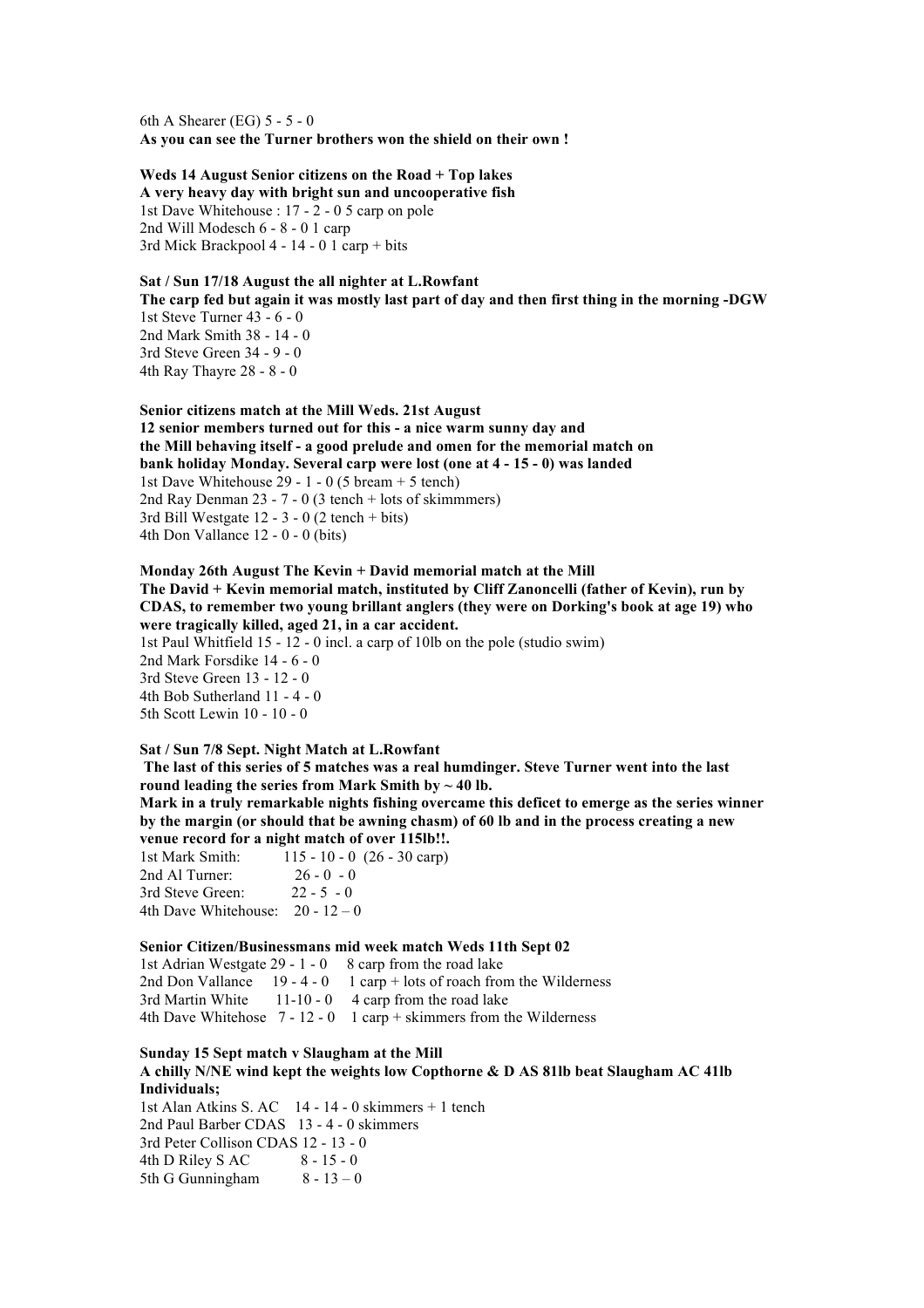#### **Senior citizens match - Mill 18th Sept 02**

**Another N / NE wind on the Mill only this time it did not stop Ray Denman from winning this mid weeker with 25lb - 2 tench + 5 big bream + skimmers** 1st Ray Denman 25 - 0 - 0 2nd Dave Whitehouse 11 - 11 - 0 2 bream + skimmers 3rd Don Vallance 7 - 112 - 0 1 bream + skimmers

### **Christmas match - round 1 Sunday 27 Oct 02 at Little Rowfant**

1st Dave Whitehouse 30 - 6 - 0 4 carp incl. carp of of 13lb 2nd Paul Capper 22 - 5 - 0 an excellent mixed bag with approx. 11 lb of skimmer & roach with 3 carp for 11 lb 3rd Adrian Westgate 18 - 1 - 0 4th Paul Whitfield 13 - 11 - 0 5th Del Walker 11 - 15 - 0 6th Mrs Harvey  $6 - 1 - 0$ 7th Rich Mountfors 5 - 3- 0 8th Al Turner  $2 - 13 - 0$ 

# **Mid week match at Rowfant Mill 30 Oct 02**

**A somewhat dour day with rain which did not dampen the enthusiasts!**

1st Bill Westgate  $9 - 2 - 0$  2 bream + 1 tench 2nd Dave Whitehouse  $8 - 13 - 0$  2 bream + 1 tench 3rd Ray Denman 5 - 12 - 0 4th DonVallance  $5 - 4 - 0$ 

# **Knockabout at the Mill Sunday 3 Nov**

**R. - the Mill continues to show its good form. In a small unofficial match at the Mill on Sunday some good weights were recorded; several pike were also caught.** 1st Paul Brinkhurst 21 - 7 - 0 3 tench and some bream 2nd Del Walker 14 - 10 - 0 2 tench + skimmers

3rd Ray Denman 12 - 2 - 0 Skimmers + roach

#### **Christmas match - round 2 Sunday 10th Nov at Rowfant Mill**

1st - Steve Turner 12 - 7 - 0 3 bream + small fish 2nd Peter Collison  $11-10-0$  2 Tench + small fish 3rd Dave Whitehouse 10 - 4 - 0 2 Bream + small fish

#### **Sunday 1st Dec Pike and MGS matches at Rowfant Mill Pike match:**

| 1st                 | Ian Robertson       | 37 - 8 - 0 3 pike including a magnificent one at 19 lb |
|---------------------|---------------------|--------------------------------------------------------|
| 2nd                 | Richard Gear        | $8 - 12 - 0$                                           |
| 3rd                 | Ralph Abbott        | $8 - 0 - 0$                                            |
|                     | <b>MGS</b> round 2: |                                                        |
| 1st Pete Collison   |                     | $8 - 10 - 0$                                           |
| 2nd Al Turner       |                     | $8 - 8 - 0$                                            |
| 3rd Dave Whitehouse |                     | $6 - 12 - 0$                                           |
| 4th Paul Capper     |                     | $6 - 10 - 0$                                           |
| 5th Paul Whitfield  |                     | $6 - 4 - 0$                                            |
|                     |                     |                                                        |

# **Sun 8th Dec 3rd round Christmas match at L.Rowfant**

**A dour, dank dismal, debacle! most if not all looking for 1 or 2 bites (let alone fish!). With a biting E/NE wind not a day for the faint hearted!**

#### **Xmas round 3 results:**

| 1. Cliff Zanocelli | $9 - 8 - 0$  | 1carp $(9-0-0) + bits$ |
|--------------------|--------------|------------------------|
| 2. Ray Thayre      | $8 - 5 - 0$  | 2 carp                 |
| 3. Del Walker      | $8 - 0 - 0$  | 2 carp                 |
| 4. Ade .Westgate   | $6 - 15 - 0$ | 2 carp                 |
| 5. Bill Westgate   | $2 - 8 - 0$  | 1 carp                 |
| 6. Paul Capper     | $2 - 3 - 0$  | <b>BITS</b>            |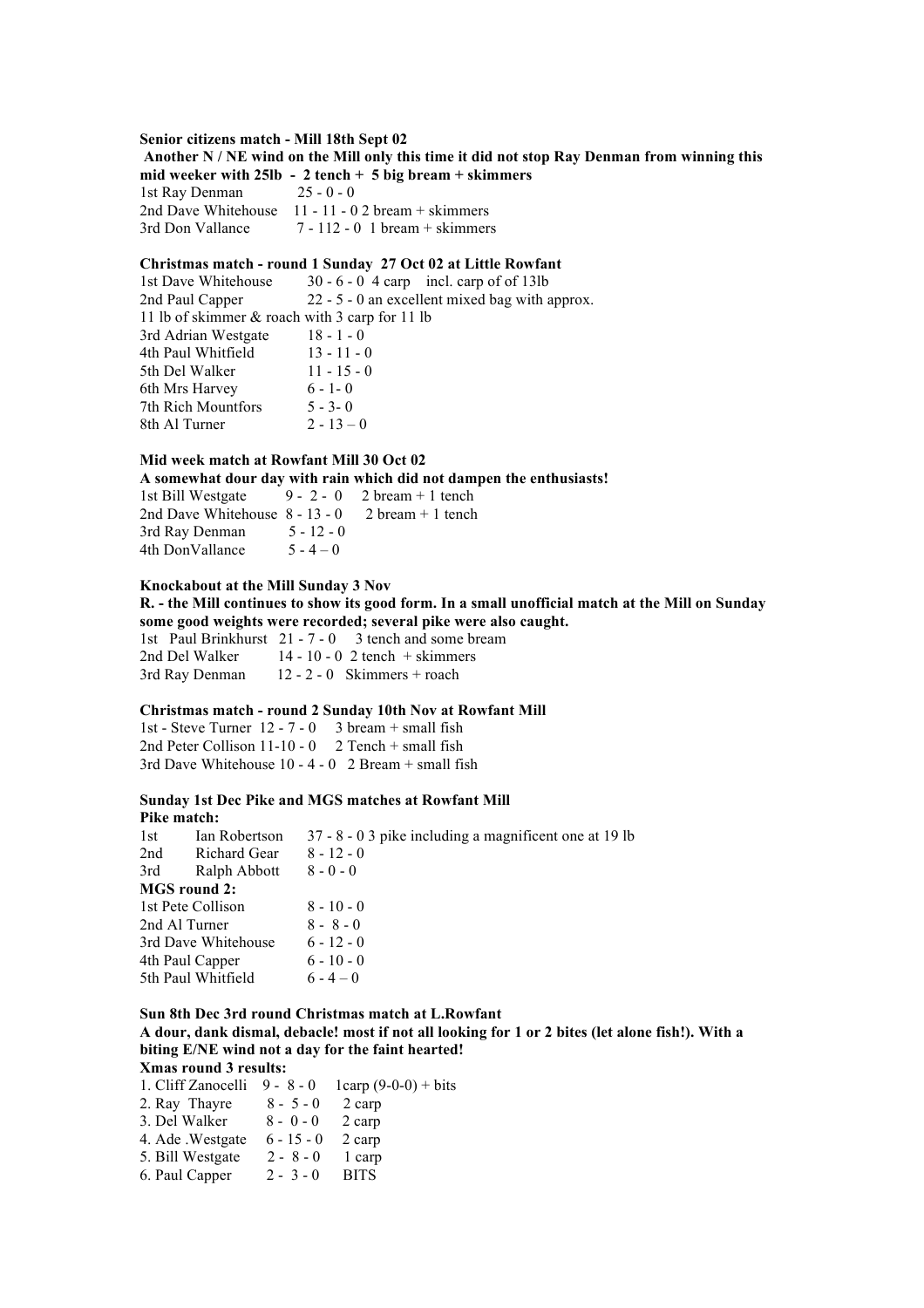7. Dave Whitehouse 2 - 0 - 0 A skimmer (got lost from the others)

**Final round of the Xmas match at the Mill Sun 15th Dec**

**It rained most of the day , the ENE wind blew all day and the fish were most uncooperative however 12 stalwarts braved these conditions with the result that; Match 4:** 1st Al Turner 7 - 4 - 0 1carp from the top peg

2nd Al Eggleton  $5 - 0 - 0$  bits 3rd Paul Capper 4 - 1- 0 bits 4th Dave Whitehouse 3 - 0 - 0 bits

**Overall winner of the 4-match series was Dave Whitehouse and runner -up was Adrian Westgate Sunday 19 - 01 -03 at Rowant Mill. DEV match + Pike match Pike march;**  Ralph Abbott: 9 - 8 - 0 **DEV match:** 1st Paul Brinkhurst 6 - 8 - 0 1 tench + bits 2nd Al Turner  $6 - 0 - 0$  all hits 3rd Del Walker  $4 - 4 - 0$  1 bream + bits 4th Paul Capper  $3 - 4 - 0$ 

#### **Wednesday 22 - 01 -03 Senior citizens at the Mill Senior citizens match at the Mill**

1st Dave Whitehouse  $9 - 12 - 0$  1 tench  $+ 2$  bream  $+$  few bits 2nd Cliff Zano  $3 - 6 - 0$  1 breams + bits 3rd Ray Denmant 1 - 12 - 0 bits

**Weds 29th Jan 03 Senior citizens at L.Rowfant On a raw, windy (NW) and bleak L Rowfant 6 hardy souls settled down for the match. All 6 were still there (alive) at the end with the result:**

| 1. Dave Whitehouse      | 9 - 7 - 0 $\,$ 1 carp + 5 skimmers/bream |
|-------------------------|------------------------------------------|
| 2 Bill Westgate         | $2 - 7 - 0$ 1 carp (lost 2 carp)         |
| 3. Bruce [taxi] Heath   | $0 - 9 - 0$ bits (lost 1 carp)           |
| 4. Cliff [my life!] Zan | $0 - 8 - 0$ bits (lost 2 carp)           |

# **Sunday 02 / 02 / 03 Match L.Rowfant**

**Fast running out of expletives to use for L.Rowfant! Another dismal day for most, with a thin overing of ice on the Wilderness for Natwest and DEV cup matches:**

1st Del Walker  $20 - 2 - 0$  Three carp + a few rudd 2nd Al Eggleton  $10 - 14 - 0$  Two carp

Bill Westgate 5-14-0 One carp 3= and Cliff Zan  $5 - 14 - 0$  One carp

### **Senior citizens at the Mill Weds5/03/03**

**A lovely sunny but cold day with the fish still sulking in the NW wind**

1st Dave Whitehouse 3 - 2 - 0 all bits 2nd Don Vallance 1 - 10 - 0 all bits 3rd Bill Westgate 1 - 1 - 0 2 skimmers

#### **Senior Citizens match at the Mill 5th March**

1st Dave Whitehouse 21 - 2 - 0 four tench and bits 2nd Ray Denman  $4 - 6 - -0$  bits 3rd Bill Westgate 4 - 5- 0 two bream

### **9th March at the Mill**

1st Del Walker 32 - 9 - 0 3 carp and 2 bream